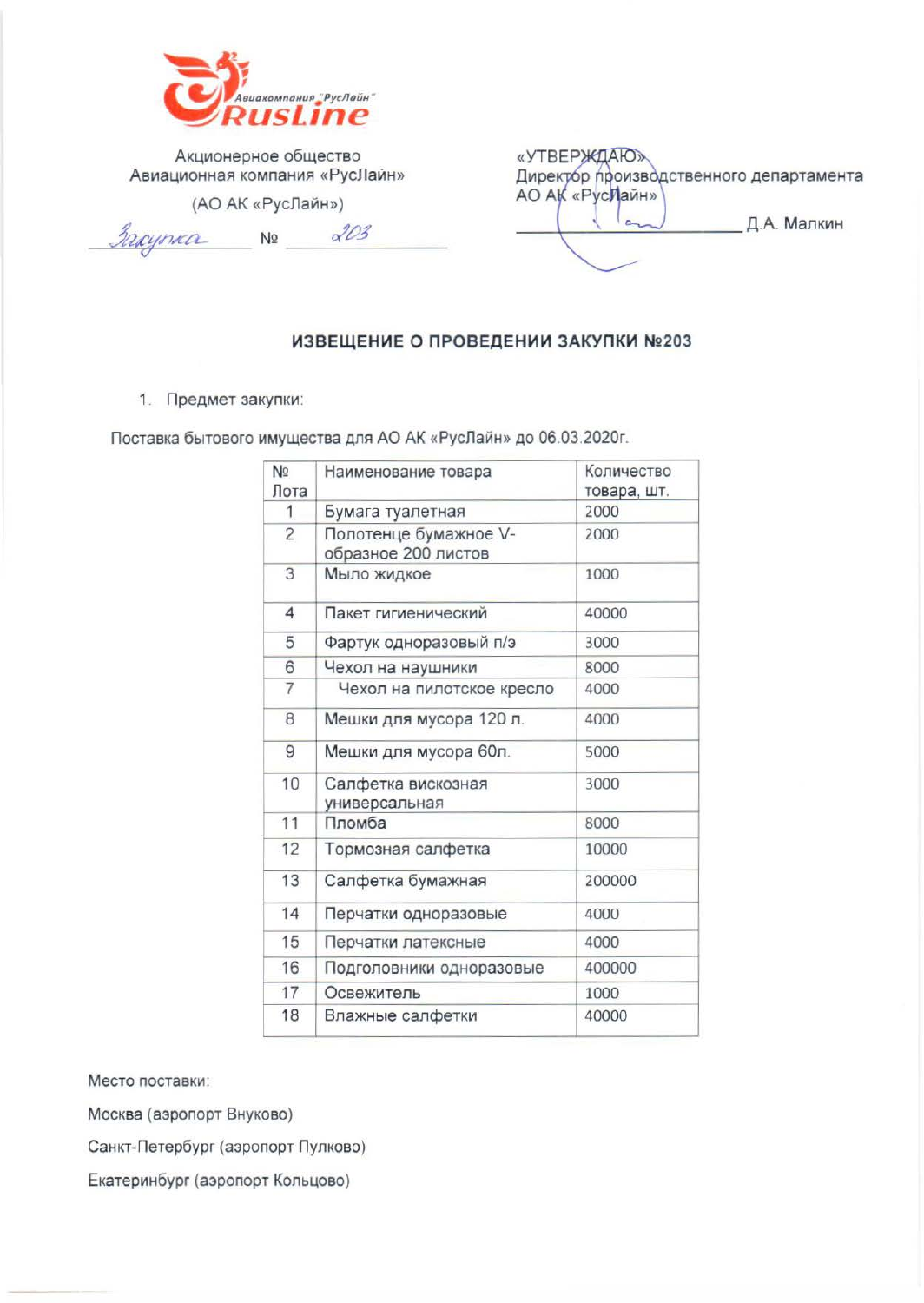## 2. Технические характеристики поставляемого товара

|                         | Требования, установленные к функциональным,                                                           |
|-------------------------|-------------------------------------------------------------------------------------------------------|
| Наименование товара     | техническим, качественным характеристикам товара                                                      |
|                         | (показатели, в соответствии с которыми будет                                                          |
|                         | устанавливаться эквивалентность/соответствие)                                                         |
| Бумага туалетная        | Туалетная бумага в рулонах, с перфорацией, с втулкой для                                              |
|                         | держателя. Метраж: 20-25 м. Количество слоев не менее 2-х.                                            |
|                         | Состав: 100% целлюлоза, легкорастворимая в воде. Цвет: белый.                                         |
|                         | Количество рулонов в упаковке - 4 шт. Без ароматизаторов.                                             |
| Полотенце бумажное V-   | Бумажное полотенце сложения типа V. Размер листа в                                                    |
| образное                | сложенном виде 230Х100 мм3. Состав: 100% целлюлоза. При                                               |
|                         | использовании, не должны распадаться в руках и крошиться.                                             |
|                         | Цвет белый. Упаковка по 200 листов.                                                                   |
| Мыло                    | Диспенсер пластиковый с жидким мылом, с дозатором нажимного                                           |
|                         | типа. Объем: 300 мл. Высота диспенсера: до 1400 мм.                                                   |
|                         | Герметичное крепление дозатора к флакону, исключающее                                                 |
|                         | протекание. Мыло без резкого запаха, легкосмываемое с рук, не                                         |
|                         | раздражающее кожу. Флакон должен иметь резьбу для                                                     |
|                         | закрепления на ВС. Диаметр вкручивающегося дна                                                        |
|                         | флакона: 3,5 см.                                                                                      |
| Пакет гигиенический     | Пакет гигиенический одноразового использования, бумажный.                                             |
|                         | Основа: бумага 40-65 г/м2. Размер: 90-120*180-240* мм с                                               |
|                         | внутренними боковыми вкладками. Качественная склейка швов.                                            |
|                         | Упаковка полиэтиленовые рукава по 50 шт.                                                              |
| Фартук одноразовый п/э  | Фартук одноразовый п/э. Цвет: белый.                                                                  |
| Чехол на наушники       | Чехол одноразовый, изготавливается из нетканого композитного                                          |
|                         | материала медицинского назначения SMS (SPUNBOND +                                                     |
|                         | MELTBLOWN+SPUNBOND) плотностью 25-30 гр/м2.<br>Максимальный диаметр 110 мм. Резинка держащая - 40 мм. |
|                         | Упаковка: фасовка по 2 шт. в индивидуальной упаковке.                                                 |
| Чехол на пилотское      | Одноразовый чехол для кресла. Размер: 1500х800 мм. Нетканый                                           |
| кресло                  | материал, плотностью от 25 гр. Упаковка: фасовка по 2 шт.                                             |
| Мешки для мусора 60 л.  | Пакеты для мусора. Должен быть изготовлен в соответствии с                                            |
|                         | ГОСТ 12302-2013, из пленки в соответствующей ГОСТ 10354-82,                                           |
|                         | высший сорт. Плотность от 25 мкр. Объем: 60л. Длина: 70 см.                                           |
|                         | Ширина: 50 см.                                                                                        |
| Мешки для мусора 120 л. | Пакеты для мусора. Должен быть изготовлен в соответствии с                                            |
|                         | ГОСТ 12302-2013, из пленки в соответствующей ГОСТ 10354-82,                                           |
|                         | высший сорт. Плотность от 25 мкр.                                                                     |
| Салфетка вискозная      | Салфетка вискозная, не менее 50% вискозы. Размер: 250*380 мм.                                         |
| универсальная           |                                                                                                       |
| Пломба                  | Пломба пластиковая с индивидуальным, хорошо читаемым,                                                 |
|                         | неповторяющимся номером. Длина: 190 мм. Лого АО АК                                                    |
|                         | «РусЛайн» обязательно.                                                                                |
| Тормозная салфетка      | Размер - 1/1 (352х252 мм) Упаковка: в упаковке по 2 шт.                                               |
| Салфетка бумажная       | Салфетка хорошего качества, мягкая, приятная на ощупь, не                                             |
|                         | крошащаяся при использовании. Размер 240*240 мм. Сложение                                             |
|                         | 1/4. Плотность бумаги не менее 17 гр/м2. Вложение в пачку - 100                                       |
|                         | ЛИСТОВ.                                                                                               |
| Перчатки одноразовые    | Перчатки одноразовые полиэтиленовые, прозрачные,                                                      |
|                         | текстурированные, высокой плотности. Размер: М. Упаковка:                                             |
|                         | фасовка по 2 шт.                                                                                      |
| Перчатки латексные      | Перчатки одноразовые белые латексные, напудренные, высокой                                            |
|                         | плотности. Размер: М. Упаковка: фасовка по 2 шт.                                                      |
| Подголовники            | Подголовники одноразовые с логотипом АО АК «РусЛайн» в                                                |
| одноразовые             | упаковке по 50 шт.                                                                                    |
| Салфетка влажная        | Влажные салфетки в индивидуальной упаковке. Материал:<br>спанлейс и спанбонд.                         |
|                         |                                                                                                       |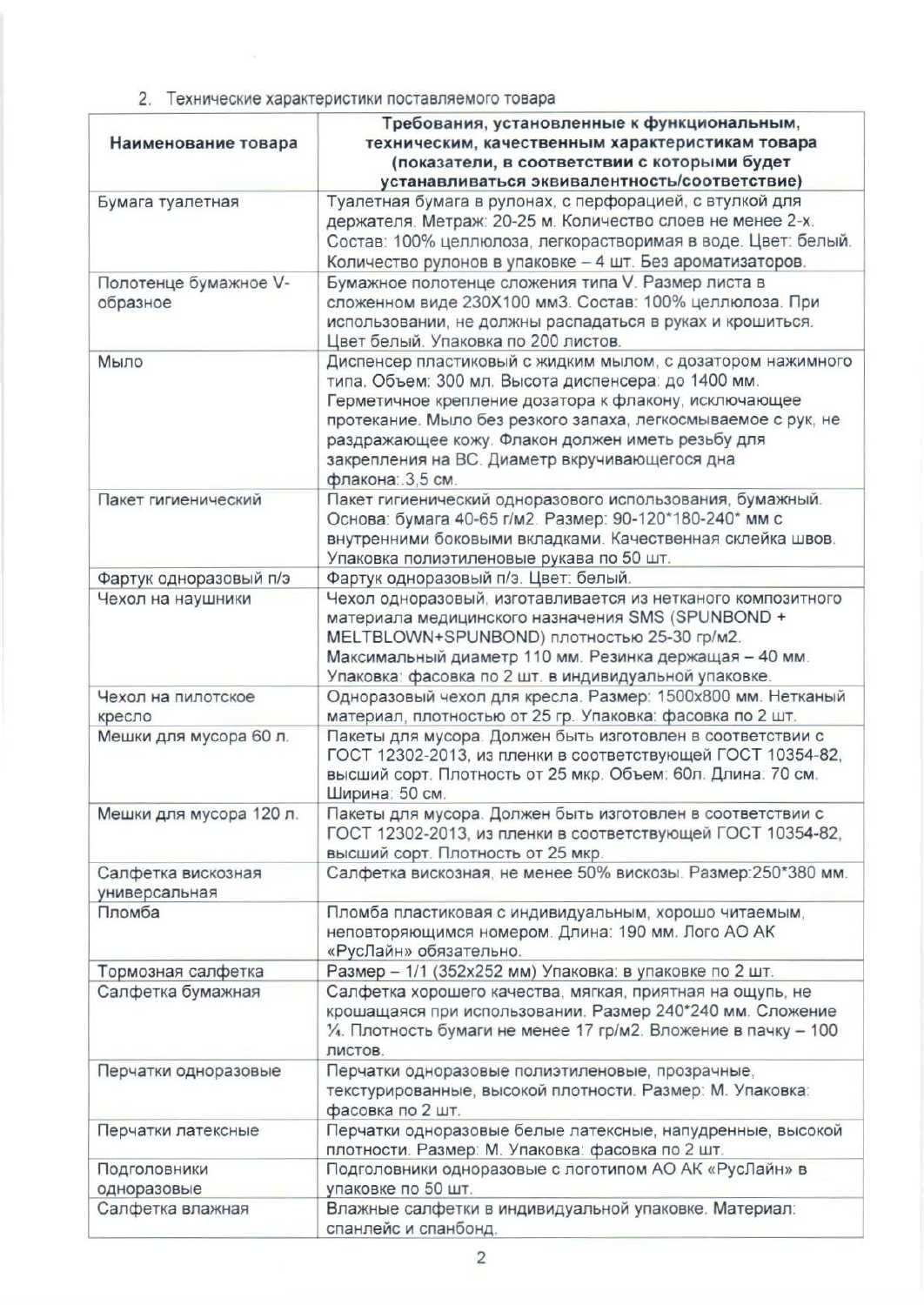3. Логотип АО АК «РусЛайн»:



Элементы фирменного стиля



Pantone 1795C Oracal 641:red 031M CMYK 3/100/97/0

Pantone Process Black C Oracal 641: black 070 CMYK 0/0/0/100

## 4. Комплектация товара

Товар скомплектовать в коробку. Состав коробки:

|                | Наименование товара                       | Кол-во<br>ШΤ. |
|----------------|-------------------------------------------|---------------|
|                | Бумага туалетная                          |               |
| $\overline{2}$ | Полотенце бумажное V- образное 200 листов |               |
| 3              | Мыло жидкое                               |               |
| $\Delta$       | Пакет гигиенический                       | 40            |
|                | Фартук одноразовый п/э                    |               |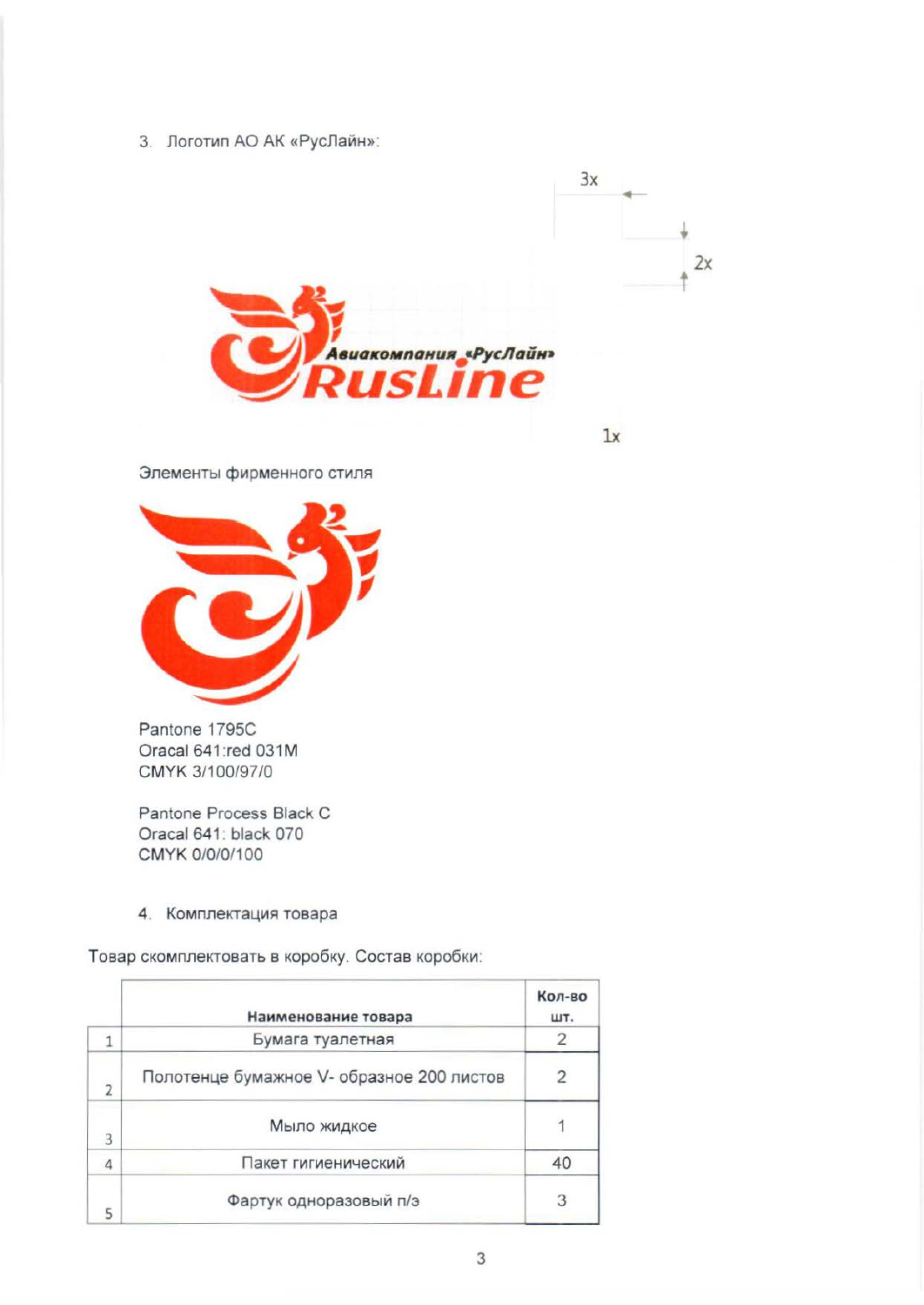| 6  | Чехол на наушники                | 8              |
|----|----------------------------------|----------------|
| 7  | Чехол на пилотское кресло        | $\overline{4}$ |
| 8  | Мешки для мусора 120 л.          | 4              |
| 9  | Мешки для мусора 60л.            | 5              |
| 10 | Салфетка вискозная универсальная | 3              |
| 11 | Пломба                           | 8              |
| 12 | Тормозная салфетка               | 10             |
| 13 | Салфетка бумажная                | 200            |
| 14 | Перчатки одноразовые             | 4              |
| 15 | Перчатки латексные               | $\overline{4}$ |
| 16 | Подголовники одноразовые         | 400            |
| 17 | Освежитель                       | $\overline{1}$ |
| 18 | Влажные салфетки                 | 40             |

5. Начальная цена за коробку с наполнением по перечню с учетом НДС - 700 руб.

6. Условия поставки

| 1. | Срок поставки товара                            | До 06.03.2020                                                                                                                                                                                                                                                                                                                                         |  |
|----|-------------------------------------------------|-------------------------------------------------------------------------------------------------------------------------------------------------------------------------------------------------------------------------------------------------------------------------------------------------------------------------------------------------------|--|
| 2. | Порядок формирования цены<br>договора           | Цена включает стоимость доставки до склада Заказчика,<br>(упаковки),<br>страховки, стоимости<br>тары<br>хранения,<br>работ,<br>налогов.<br>погрузочно-разгрузочных<br>уплаты<br>таможенных пошлин, сборов и других обязательных<br>платежей.                                                                                                          |  |
| 3. | Условия оплаты                                  | Заказчик производит оплату товара в течение 10 рабочих<br>дней со дня отгрузки Поставщиком товара на склад<br>Заказчика.                                                                                                                                                                                                                              |  |
| 4. | Место поставки товаров                          | 1) Аэропорт «Внуково» по адресу: г. Москва, пос. Внуково,<br>аэропорт «Внуково» строение 20 М, 119027<br>2) Аэропорт «Кольцово» по адресу: улица Бахчиванджи<br>39, микрорайон Кольцово, Октябрьский район, г.<br>Екатеринбург, Свердловская область, 620025<br>3) Аэропорт «Пулково» по адресу: улица Пилотов 18,<br>Санкт-Петербург, Россия, 196210 |  |
| 5. | Порядок и способ доставки<br>продукции          | Доставка осуществляется силами и за счёт Поставщика<br>автомобильным транспортом.<br>Товар принимается Заказчиком только в рабочие дни с<br>09:00 до 17:00 местного времени для каждого из складов<br>по предварительной договоренности.                                                                                                              |  |
| 6. | Момент перехода права<br>собственности на товар | После разгрузки товара на складе Заказчика, передачи<br>сопроводительных документов<br><b>BCEX</b><br>подписания<br><b>M</b>                                                                                                                                                                                                                          |  |